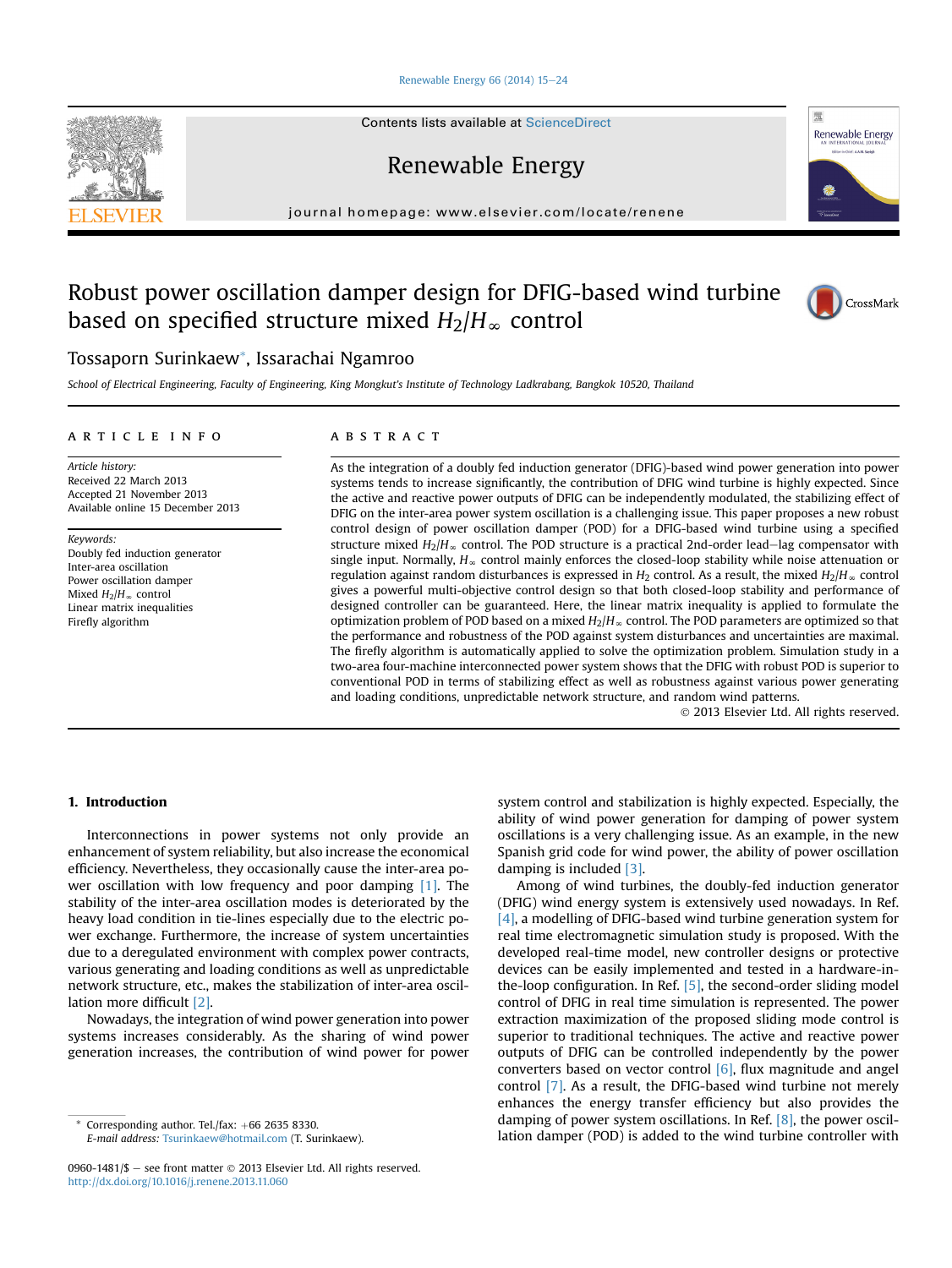

Fig. 1. Two-area four-machine interconnected power system with DFIG.

the same function as a power system stabilizer (PSS) from the synchronous generator. The PODs with various inputs such as the angle variation  $[9]$ , the slip of DFIG  $[10]$  etc. are presented. The DFIG wind turbine equipped with POD with all the inputs shows the good damping performance. In Ref. [11], the optimization of DFIG control parameters is proposed based on the minimizing of some criteria. A mixed control of Eigen-structure assignment and a multiobjective nonlinear optimization method for the POD based on the conventional PSS is presented in Ref. [12]. In Ref. [13], the DFIG with active and reactive power loops is presented. In Ref. [14], the mixed active and reactive control strategy of DFIG based on Lyapunov method is proposed. The PODs proposed for DFIG in these works show good stabilizing effect. Nevertheless, there are several system uncertainties in actual power systems such as various wind power patterns, generating and loading conditions, unpredictable network structures, and system parameters variation etc. The POD designed without considering such uncertainties may fail to stabilize the power oscillation. The POD with high robustness against system uncertainties is significantly anticipated.

In fact, it is desirable to follow several objectives such as stability, disturbance attenuation and reference tracking, and consider the practical constraints, simultaneously. Pure  $H_{\infty}$  synthesis cannot adequately capture all design specifications. Normally,  $H_{\infty}$  synthesis mainly enforces closed-loop stability and meets some constraints and limitations, while noise attenuation or regulation against random disturbances is more naturally expressed in  $H_2$ synthesis. As a result, the mixed  $H_2/H_\infty$  control synthesis gives a powerful multi-objective control design addressed by the linear matrix inequalities techniques [15].

This paper focuses on the robust control design of a POD equipped with DFIG wind turbine for stabilization of inter-area oscillation in interconnected power systems. The POD structure is a practical 2nd-order lead-lag compensator with single input. The optimization of POD parameters is carried out by a specified structure mixed  $H_2/H_\infty$  control based on linear matrix inequality (LMI). The parameters of POD are optimized so that the damping performance and robust stability margin against system uncertainties are satisfied. The firefly algorithm is applied to solve the optimization problem. Simulation result shows the robustness and stabilizing effect of the proposed POD is much superior to those of the conventional POD.

#### 2. Study system and modelling

#### 2.1. Study system

The two-area four-machine power system as depicted in Fig. 1 is used as the study system [1]. Each synchronous generator is represented by a 6th-order model. It is equipped with an automatic voltage regulator (AVR) type 3 and a turbine governor type 2 [16]. The DFIG wind turbine equipped with POD is placed at bus 7 to supply electrical power to the system. In this study, it assumed that the power flow in two tie-lines ( $P_{\text{tie}}$ ) between bus 7 and bus 8 are in heavy condition and the system disturbances such as faults, etc., occasionally occur. These situations cause the inter-area oscillation with poor damping. To damp out this oscillation mode, the DFIG is used. The DFIG parameters are given in Table 1.

| Table 1 |                 |
|---------|-----------------|
|         | DFIG parameters |

| Parameters                          | Value       |
|-------------------------------------|-------------|
| Power rating                        | 50 MVA      |
| Frequency rating                    | 60 Hz       |
| Stator resistance $(r_s)$           | 0.01 p.u.   |
| Stator reactance $(x_{s})$          | 0.10 p.u.   |
| Rotor resistance $(r_r)$            | $0.01$ p.u. |
| Rotor reactance $(x_r)$             | $0.08$ p.u. |
| Magnetizing reactance $(x_{ii})$    | 3.00 p.u.   |
| Inertia constants $(Hm)$            | 3 kWs/kVA   |
| Gearbox ratio                       | 1/89        |
| Number of poles                     | 4           |
| Blade length                        | 75 m        |
| Number of blade                     | 3           |
| Pitch angle time constant $(T_n)$   | 3           |
| Pitch control gain $(K_n)$          | 10          |
| Power control time constant $(T_e)$ | 0.01        |
| Voltage control gain $(K_e)$        | 50          |